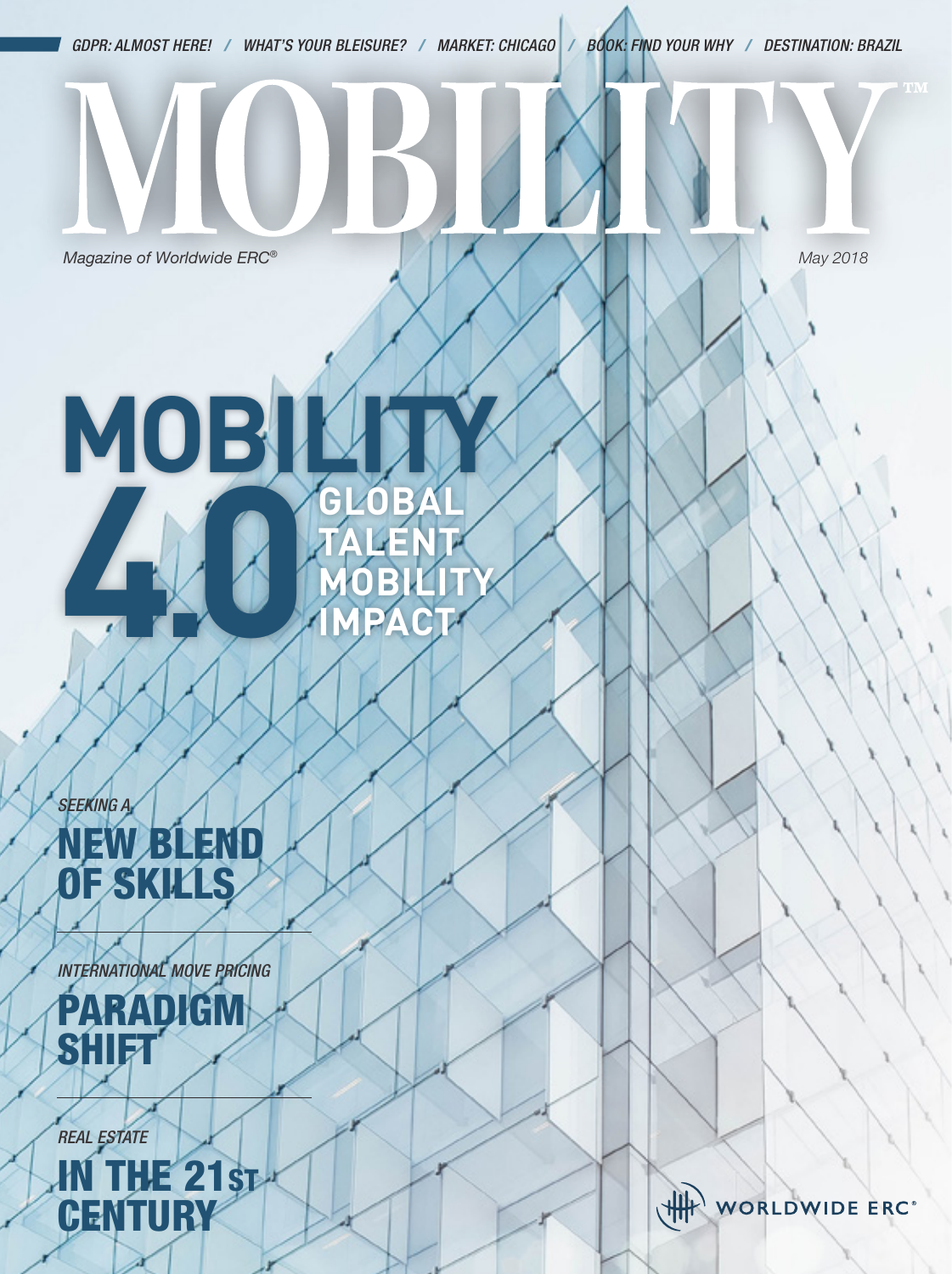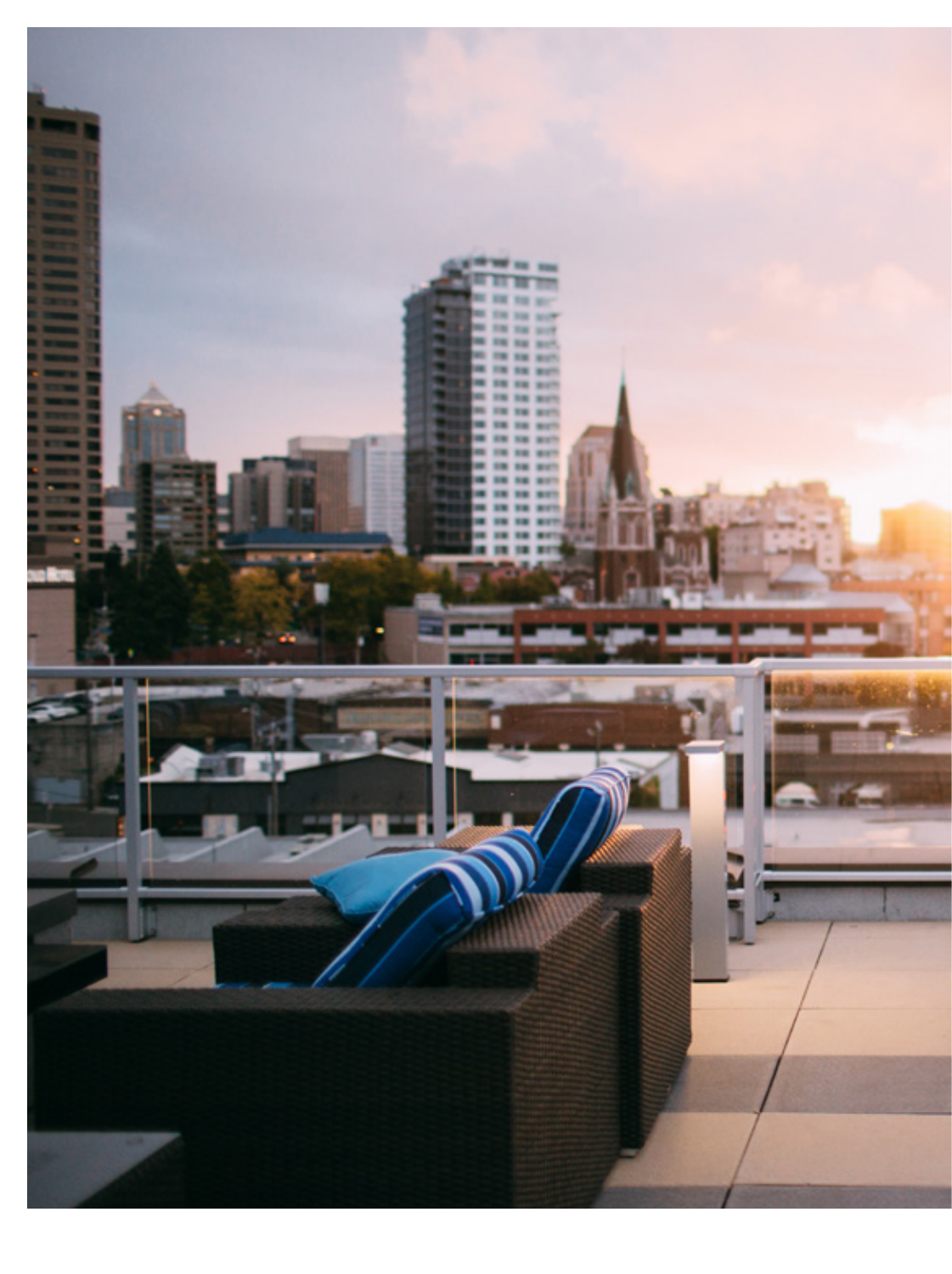**After a decade of unprecedented volatility, the picture is brightening**

*Real*

**CENTURY** 

IN THE 21 $^{\rm{ST}}$ 

Estate

By Steven M. John, SCRP, SGMS-T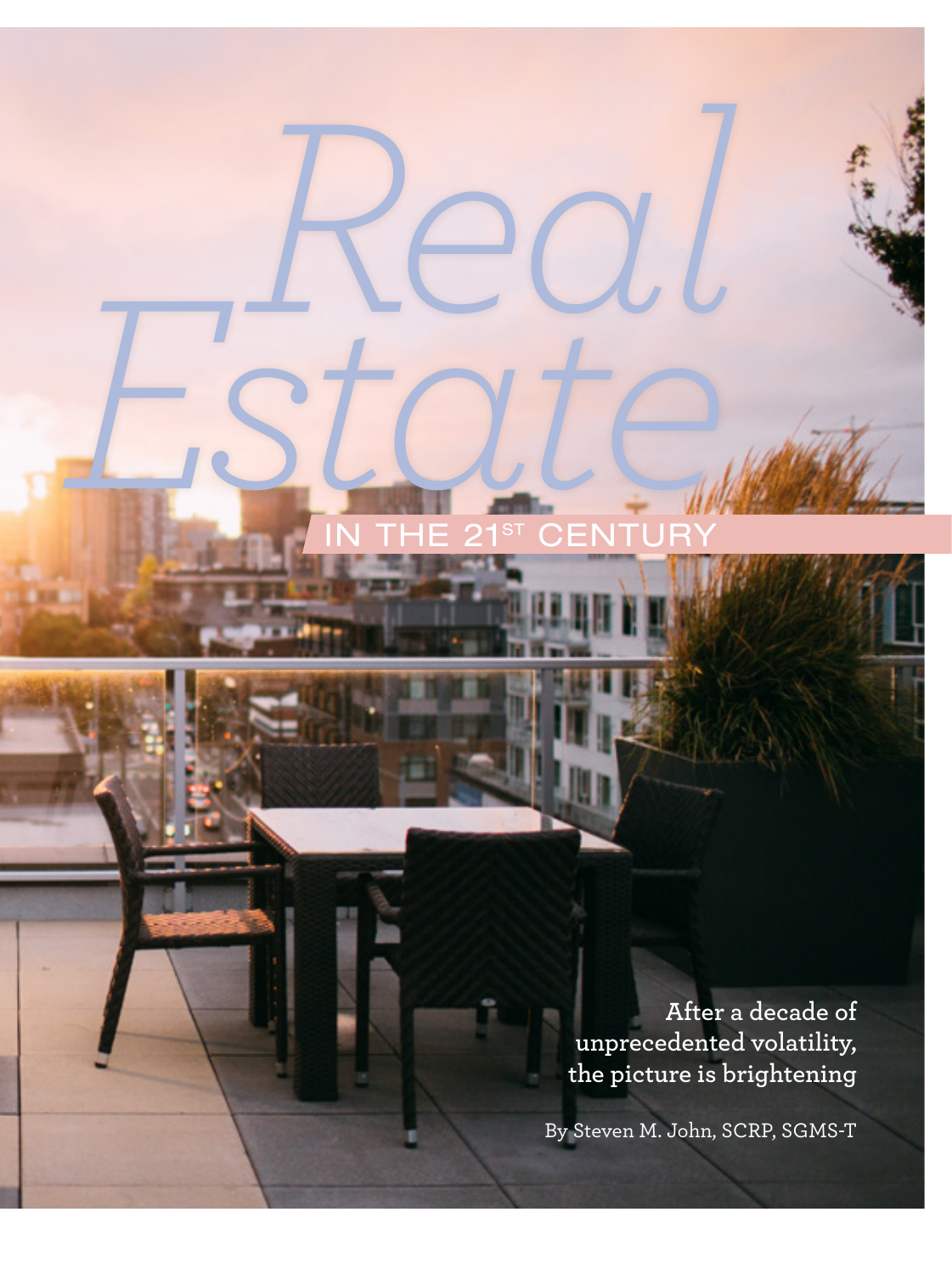**Example 18 All the real estate**<br> **Example 18 All the real estate**<br> **Example 18 All the real estate**<br> **Example 18 All the real estate**<br> **Example 18 All the real estate**<br> **Example 18 All the real estate of this century, whe** market?" the traditional real estate agent's response is, "Incredible!" For most of this century, whether it's "incredibly good" or "incredibly bad," that response certainly applies. For many geographies, the average market price graph resembles a scary roller coaster. The S&P CoreLogic Case-Shiller U.S. National Home Price NSA Index (in blue on the chart below) gives a good picture of the roller-coaster effect experienced by most U.S. markets.

The same stats at a regional level lend serious support to the claim that all real estate is local. People in Las Vegas (red) experienced significantly higher highs and lower lows and still have not quite recovered, while those in Dallas (green) are confused as to just what everyone has been talking about. Truthfully, though, more markets shared the national trend line than the gradual increase shown by Dallas. Most markets have now recovered to above pre-recession levels. On a national basis, the average home price is now slightly higher than it was at the top of the market in 2006.

#### *Home Equity*

The real estate bubble of 2006 had a particularly detrimental impact on homeowners who purchased during the peak months. As real estate values declined in the ensuing years, many found themselves underwater with negative equity—a scenario that exists when the home's current market value is less than what is owed on the mortgage. Based on CoreLogic's equity data analysis, negative equity reached a peak of 26 percent of mortgaged residential properties in the fourth quarter of 2009, seriously impacting more than 12.5 million homeowners.

Many of these homeowners ultimately lost their properties in foreclosure or simply walked away. For those who stuck it out, the combination of continued mortgage payments and rising home values has paid dividends. In the fourth quarter of 2017, the total number of mortgaged residential properties with negative equity had decreased to 2.5 million homes, or 4.9 percent of all mortgaged properties, and the national aggregate value of negative equity was approximately \$283.1 billion. While much improved, the 2.5 million homes remaining underwater are essentially off the market, significantly contributing to the lack of available homes we see today.

Despite the millions of homeowners with negative equity, Americans as a whole are rich in equity, with a total of \$14.1 trillion in home equity at the end of



Source: S&P CoreLogic Case-Shiller U.S. National Home Price NSA Index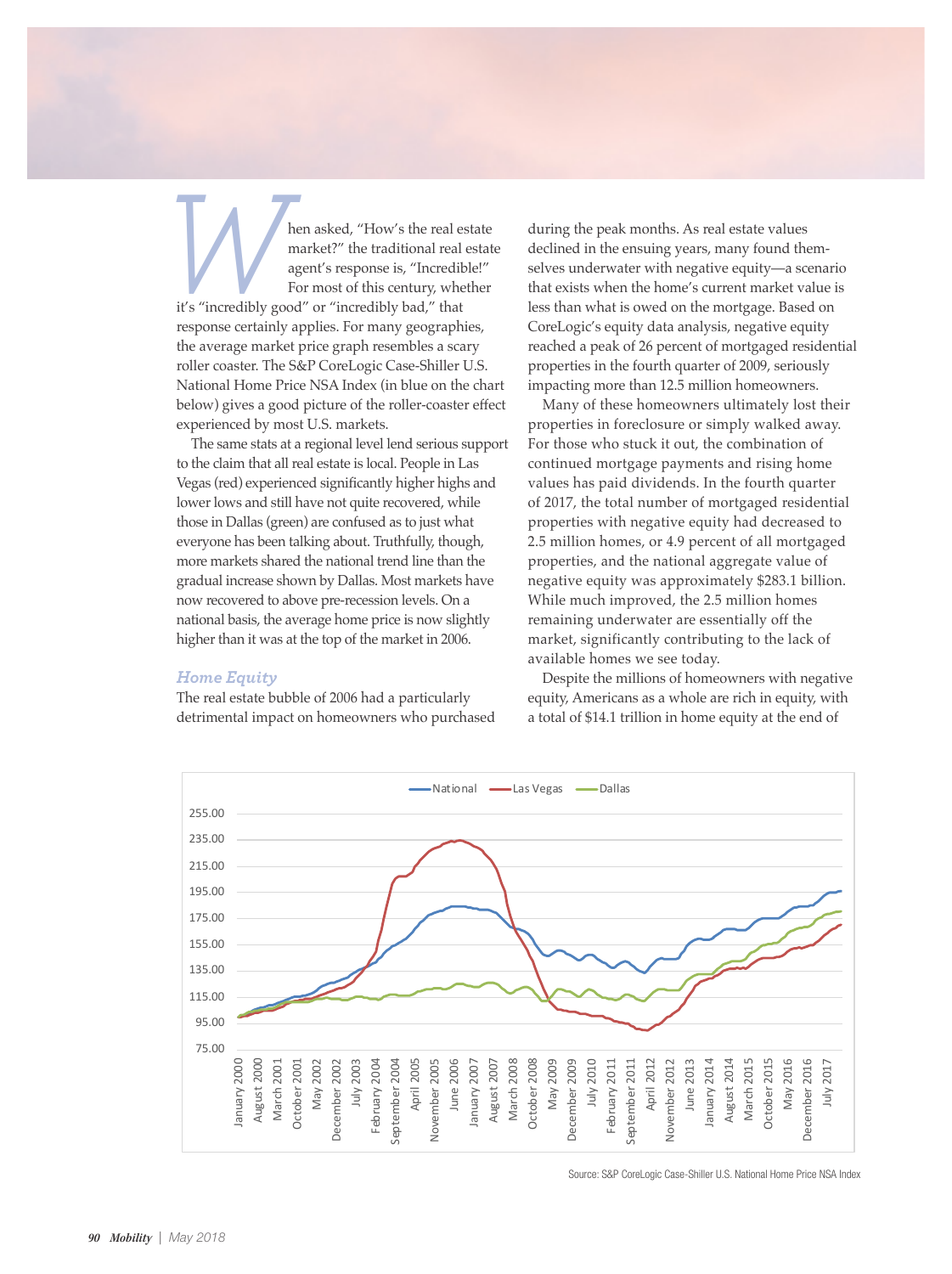

2017, surpassing the height of the real estate bubble of 2006. This bodes well for the economy, as more and more homeowners feel secure enough to invest and make other purchases.

#### *The American Dream*

Despite the dramatic ups and downs of the real estate market in the 21st century, homeownership remains the American dream. In Hearth's "2017 State of the American Dream Report," survey data indicates that "all generations—including millennials—agree homeownership is very important to achieving the American dream." More specifically in Hearth's report, respondents rated "owning a home I love" higher than any other options, including starting a family and finding a fulfilling career.

In a 2017 National Association of REALTORS survey, nonhomeowners were asked whether they wanted to become a homeowner in the future: 86 percent said yes, consistent with prior surveys.

Even with the recent tax changes, the benefits of ownership, both emotional and financial, are very strong. Spurred by improving equity and higher credit availability, homeownership in the U.S. is beginning to tick back up from the recent low of 62.7 percent (see chart above).

## *Mortgage Financing*

Credit availability has improved over the last decade. For those who think lending standards are too tight and are afraid they will be denied a mortgage, the good news according to the Mortgage Bankers Association Credit Availability Index is that credit is loosening up. Since March 2012, credit availability has soared to the current level of 180.7 as of February 2018. While still significantly lower than at the height of the market in 2006, the increase in the index indicates credit is becoming more readily available.

In addition to the improvement in general credit availability, lenders are developing new and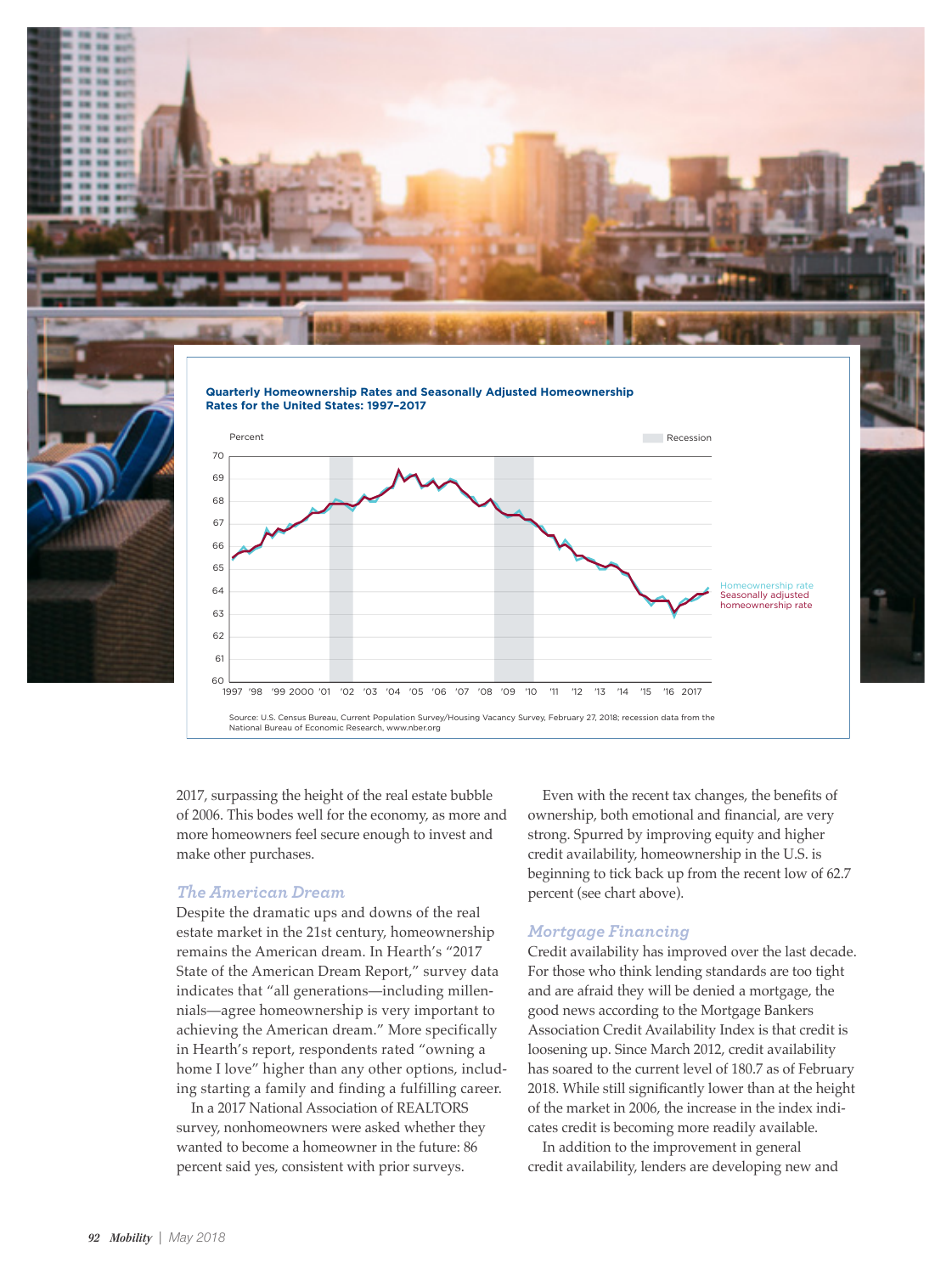*One factor holding back some Americans from buying a home is their level of student loan debt, which has grown dramatically.*

> innovative products to address some of the thornier problems facing borrowers today. For example, HomeServices Lending has added solutions for recently graduated doctors, foreign nationals, and buyers of nonwarrantable condominiums. All three of these products allow for more lenient lending guidelines to aid the qualification of a potential homebuyer. The Doctor Loan program permits the exclusion of deferred student loans in the debt-to-income calculation and allows for lower down payments. The Foreign National Loan products do not require a Social Security number or a history of personal credit in the U.S. The Non-Warrantable Condominium product allows potential homebuyers the opportunity to obtain financing for properties that are not considered eligible by the nation's largest investors, Fannie Mae and Freddie Mac.

One factor holding back some Americans from buying a home is their level of student loan debt, which has grown dramatically and has likely contributed to the decline in the homeownership rate. Some quick stats:

- \$1.48 trillion in total U.S. student loan debt, up from \$378 billion in 2005.
- 44.2 million Americans with student loan debt, up from 24 million in 2005.
- Average monthly student loan payment (for borrower aged 20 to 30 years): \$351.

As with any other debt, mortgage lenders take student loan debt into account when calculating a borrower's ability to pay. While monthly payments for student loans tend to be relatively low compared with more traditional debt, they still count, and they will push some Americans out of the running